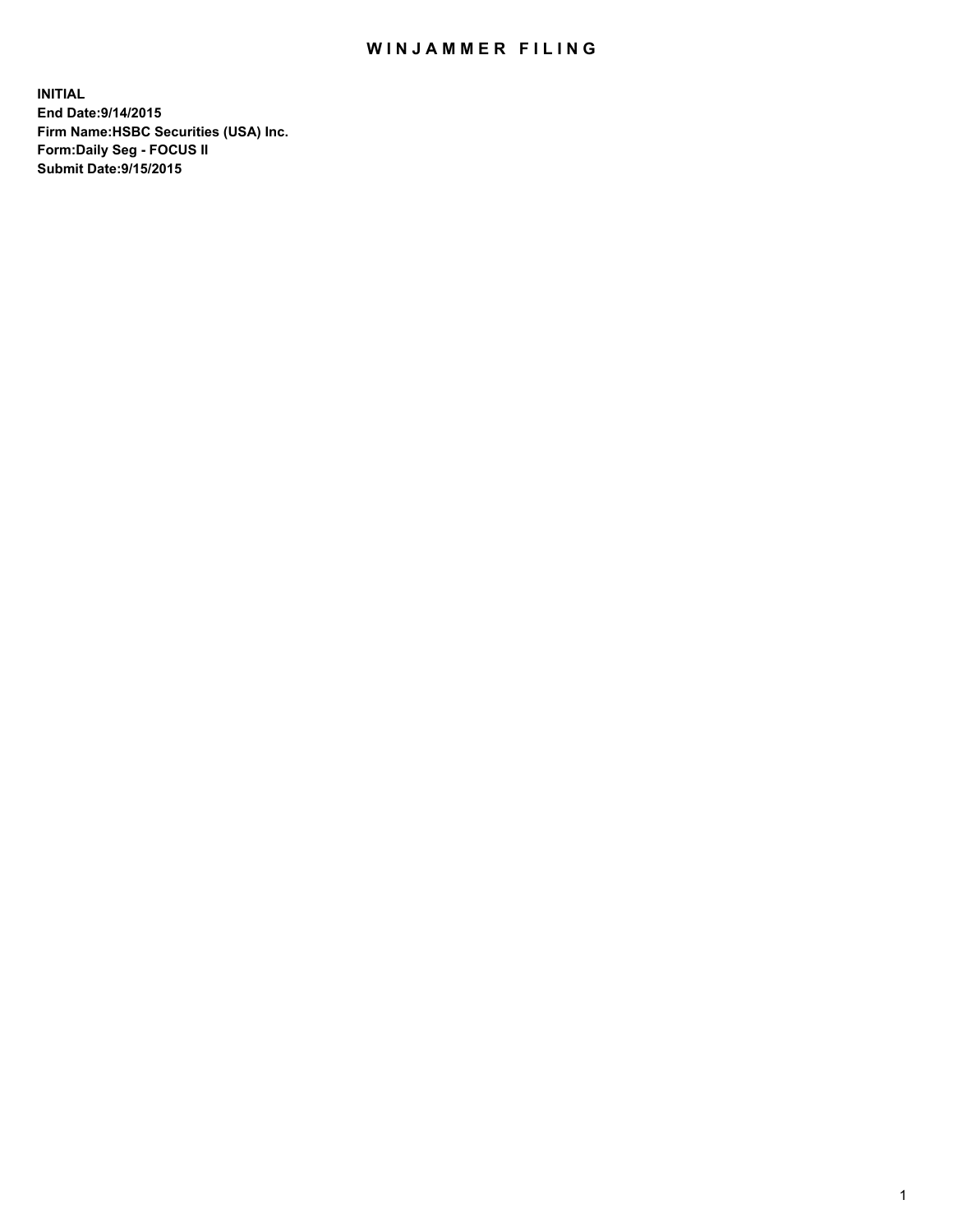## **INITIAL End Date:9/14/2015 Firm Name:HSBC Securities (USA) Inc. Form:Daily Seg - FOCUS II Submit Date:9/15/2015 Daily Segregation - Cover Page**

| Name of Company<br><b>Contact Name</b><br><b>Contact Phone Number</b><br><b>Contact Email Address</b>                                                                                                                                                                                                                         | <b>HSBC Securities (USA) Inc.</b><br><b>Steven Richardson</b><br>212-525-6445<br>steven.richardson@us.hsbc.com |
|-------------------------------------------------------------------------------------------------------------------------------------------------------------------------------------------------------------------------------------------------------------------------------------------------------------------------------|----------------------------------------------------------------------------------------------------------------|
| FCM's Customer Segregated Funds Residual Interest Target (choose one):<br>a. Minimum dollar amount: ; or<br>b. Minimum percentage of customer segregated funds required:%; or<br>c. Dollar amount range between: and; or<br>d. Percentage range of customer segregated funds required between:% and%.                         | 50,000,000<br>00<br>0 <sub>0</sub>                                                                             |
| FCM's Customer Secured Amount Funds Residual Interest Target (choose one):<br>a. Minimum dollar amount: ; or<br>b. Minimum percentage of customer secured funds required:%; or<br>c. Dollar amount range between: and; or<br>d. Percentage range of customer secured funds required between:% and%.                           | 10,000,000<br>0 <sub>0</sub><br>00                                                                             |
| FCM's Cleared Swaps Customer Collateral Residual Interest Target (choose one):<br>a. Minimum dollar amount: ; or<br>b. Minimum percentage of cleared swaps customer collateral required:%; or<br>c. Dollar amount range between: and; or<br>d. Percentage range of cleared swaps customer collateral required between:% and%. | 70,000,000<br><u>00</u><br><u>00</u>                                                                           |

Attach supporting documents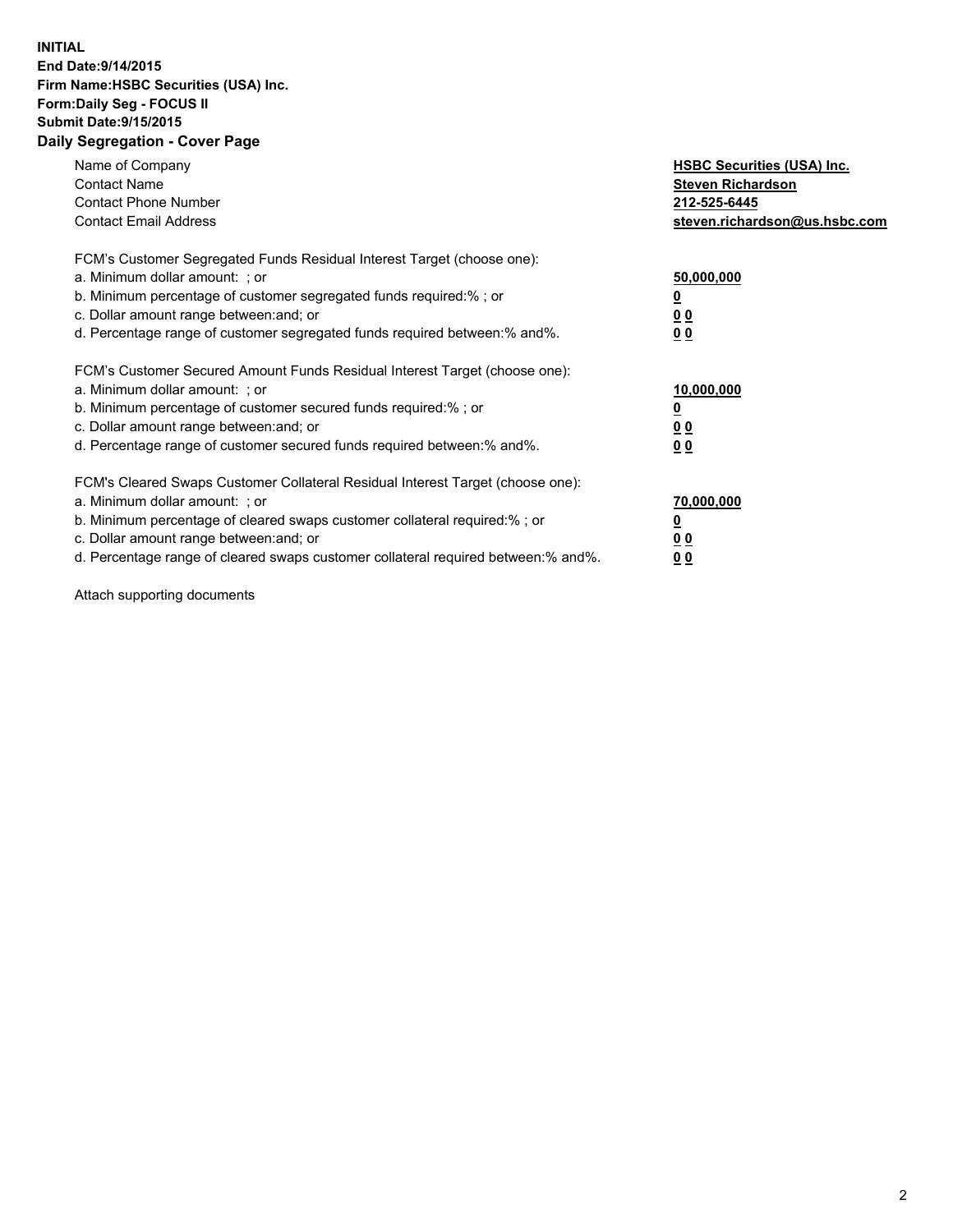**INITIAL End Date:9/14/2015 Firm Name:HSBC Securities (USA) Inc. Form:Daily Seg - FOCUS II Submit Date:9/15/2015 Daily Segregation - Secured Amounts**

|     | Foreign Futures and Foreign Options Secured Amounts                                         |                              |
|-----|---------------------------------------------------------------------------------------------|------------------------------|
|     | Amount required to be set aside pursuant to law, rule or regulation of a foreign            | $0$ [7305]                   |
|     | government or a rule of a self-regulatory organization authorized thereunder                |                              |
| 1.  | Net ledger balance - Foreign Futures and Foreign Option Trading - All Customers             |                              |
|     | A. Cash                                                                                     | 58,680,123 [7315]            |
|     | B. Securities (at market)                                                                   | 89,541,577 [7317]            |
| 2.  | Net unrealized profit (loss) in open futures contracts traded on a foreign board of trade   | -3,718,662 [7325]            |
| 3.  | Exchange traded options                                                                     |                              |
|     | a. Market value of open option contracts purchased on a foreign board of trade              | $0$ [7335]                   |
|     | b. Market value of open contracts granted (sold) on a foreign board of trade                | $0$ [7337]                   |
| 4.  | Net equity (deficit) (add lines 1. 2. and 3.)                                               | 144,503,038 [7345]           |
| 5.  | Account liquidating to a deficit and account with a debit balances - gross amount           | 815,818 [7351]               |
|     | Less: amount offset by customer owned securities                                            | -812,488 [7352] 3,330 [7354] |
| 6.  | Amount required to be set aside as the secured amount - Net Liquidating Equity              | 144,506,368 [7355]           |
|     | Method (add lines 4 and 5)                                                                  |                              |
| 7.  | Greater of amount required to be set aside pursuant to foreign jurisdiction (above) or line | 144,506,368 [7360]           |
|     | 6.                                                                                          |                              |
|     | FUNDS DEPOSITED IN SEPARATE REGULATION 30.7 ACCOUNTS                                        |                              |
| 1.  | Cash in banks                                                                               |                              |
|     | A. Banks located in the United States                                                       | 10,434,343 [7500]            |
|     | B. Other banks qualified under Regulation 30.7                                              | 0 [7520] 10,434,343 [7530]   |
| 2.  | Securities                                                                                  |                              |
|     | A. In safekeeping with banks located in the United States                                   | 89,541,577 [7540]            |
|     | B. In safekeeping with other banks qualified under Regulation 30.7                          | 0 [7560] 89,541,577 [7570]   |
| 3.  | Equities with registered futures commission merchants                                       |                              |
|     | A. Cash                                                                                     | $0$ [7580]                   |
|     | <b>B.</b> Securities                                                                        | $0$ [7590]                   |
|     | C. Unrealized gain (loss) on open futures contracts                                         | $0$ [7600]                   |
|     | D. Value of long option contracts                                                           | $0$ [7610]                   |
|     | E. Value of short option contracts                                                          | 0 [7615] 0 [7620]            |
| 4.  | Amounts held by clearing organizations of foreign boards of trade                           |                              |
|     | A. Cash                                                                                     | $0$ [7640]                   |
|     | <b>B.</b> Securities                                                                        | $0$ [7650]                   |
|     | C. Amount due to (from) clearing organization - daily variation                             | $0$ [7660]                   |
|     | D. Value of long option contracts                                                           | $0$ [7670]                   |
|     | E. Value of short option contracts                                                          | 0 [7675] 0 [7680]            |
| 5.  | Amounts held by members of foreign boards of trade                                          |                              |
|     | A. Cash                                                                                     | 103,684,999 [7700]           |
|     | <b>B.</b> Securities                                                                        | $0$ [7710]                   |
|     | C. Unrealized gain (loss) on open futures contracts                                         | -3,718,662 [7720]            |
|     | D. Value of long option contracts                                                           | $0$ [7730]                   |
|     | E. Value of short option contracts                                                          | 0 [7735] 99,966,337 [7740]   |
| 6.  | Amounts with other depositories designated by a foreign board of trade                      | 0 [7760]                     |
| 7.  | Segregated funds on hand                                                                    | $0$ [7765]                   |
| 8.  | Total funds in separate section 30.7 accounts                                               | 199,942,257 [7770]           |
| 9.  | Excess (deficiency) Set Aside for Secured Amount (subtract line 7 Secured Statement         | 55,435,889 [7380]            |
|     | Page 1 from Line 8)                                                                         |                              |
| 10. | Management Target Amount for Excess funds in separate section 30.7 accounts                 | 10,000,000 [7780]            |
| 11. | Excess (deficiency) funds in separate 30.7 accounts over (under) Management Target          | 45,435,889 [7785]            |
|     |                                                                                             |                              |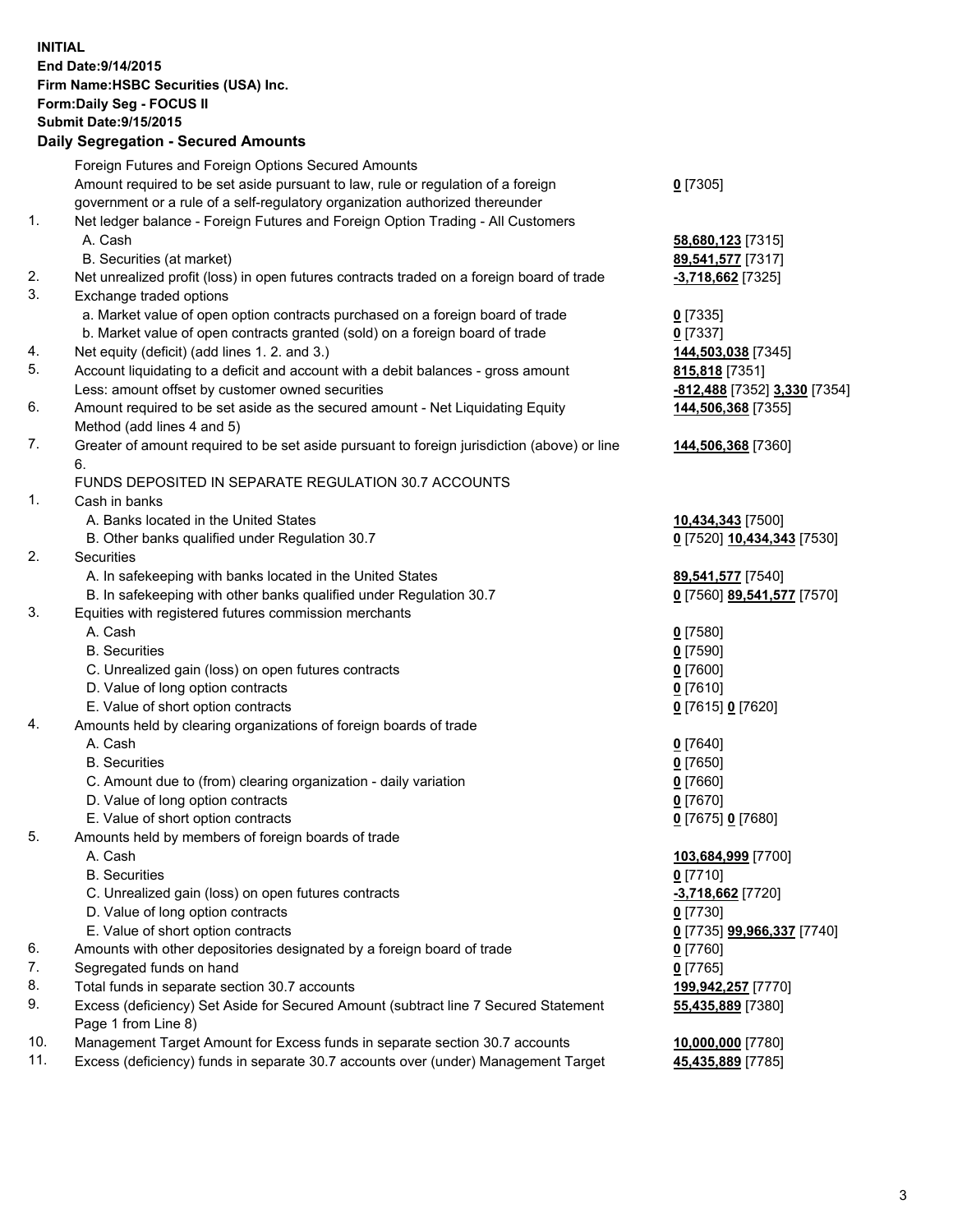| <b>INITIAL</b> | End Date: 9/14/2015<br>Firm Name: HSBC Securities (USA) Inc.<br>Form: Daily Seg - FOCUS II<br><b>Submit Date: 9/15/2015</b><br>Daily Segregation - Segregation Statement |                                |
|----------------|--------------------------------------------------------------------------------------------------------------------------------------------------------------------------|--------------------------------|
|                | SEGREGATION REQUIREMENTS(Section 4d(2) of the CEAct)                                                                                                                     |                                |
| 1.             | Net ledger balance                                                                                                                                                       |                                |
|                | A. Cash                                                                                                                                                                  | 350,074,745 [7010]             |
|                | B. Securities (at market)                                                                                                                                                | 842,359,099 [7020]             |
| 2.             | Net unrealized profit (loss) in open futures contracts traded on a contract market                                                                                       | -104,921,917 [7030]            |
| 3.             | Exchange traded options                                                                                                                                                  |                                |
|                | A. Add market value of open option contracts purchased on a contract market                                                                                              | 139,080,971 [7032]             |
|                | B. Deduct market value of open option contracts granted (sold) on a contract market                                                                                      | -15,353,111 [7033]             |
| 4.             | Net equity (deficit) (add lines 1, 2 and 3)                                                                                                                              | 1,211,239,787 [7040]           |
| 5.             | Accounts liquidating to a deficit and accounts with                                                                                                                      |                                |
|                | debit balances - gross amount                                                                                                                                            | 1,142,893 [7045]               |
|                | Less: amount offset by customer securities                                                                                                                               | -1,140,974 [7047] 1,919 [7050] |
| 6.             | Amount required to be segregated (add lines 4 and 5)<br>FUNDS IN SEGREGATED ACCOUNTS                                                                                     | 1,211,241,706 [7060]           |
| 7.             | Deposited in segregated funds bank accounts                                                                                                                              |                                |
|                | A. Cash                                                                                                                                                                  | 13,802,775 [7070]              |
|                | B. Securities representing investments of customers' funds (at market)                                                                                                   | $0$ [7080]                     |
|                | C. Securities held for particular customers or option customers in lieu of cash (at<br>market)                                                                           | 130,505,519 [7090]             |
| 8.             | Margins on deposit with derivatives clearing organizations of contract markets                                                                                           |                                |
|                | A. Cash                                                                                                                                                                  | 29,326,600 [7100]              |
|                | B. Securities representing investments of customers' funds (at market)                                                                                                   | 294,491,870 [7110]             |
|                | C. Securities held for particular customers or option customers in lieu of cash (at<br>market)                                                                           | 711,853,581 [7120]             |
| 9.             | Net settlement from (to) derivatives clearing organizations of contract markets                                                                                          | 18,097,349 [7130]              |
| 10.            | Exchange traded options                                                                                                                                                  |                                |
|                | A. Value of open long option contracts                                                                                                                                   | 139,080,971 [7132]             |
|                | B. Value of open short option contracts                                                                                                                                  | -15,353,111 [7133]             |
| 11.            | Net equities with other FCMs                                                                                                                                             |                                |
|                | A. Net liquidating equity                                                                                                                                                | 62,026,804 [7140]              |
|                | B. Securities representing investments of customers' funds (at market)                                                                                                   | $0$ [7160]                     |
|                | C. Securities held for particular customers or option customers in lieu of cash (at<br>market)                                                                           | $0$ [7170]                     |
| 12.            | Segregated funds on hand                                                                                                                                                 | $0$ [7150]                     |
| 13.            | Total amount in segregation (add lines 7 through 12)                                                                                                                     | 1,383,832,358 [7180]           |
| 14.            | Excess (deficiency) funds in segregation (subtract line 6 from line 13)                                                                                                  | 172,590,652 [7190]             |
| 15.            | Management Target Amount for Excess funds in segregation                                                                                                                 | 50,000,000 [7194]              |

16. Excess (deficiency) funds in segregation over (under) Management Target Amount Excess

**122,590,652** [7198]